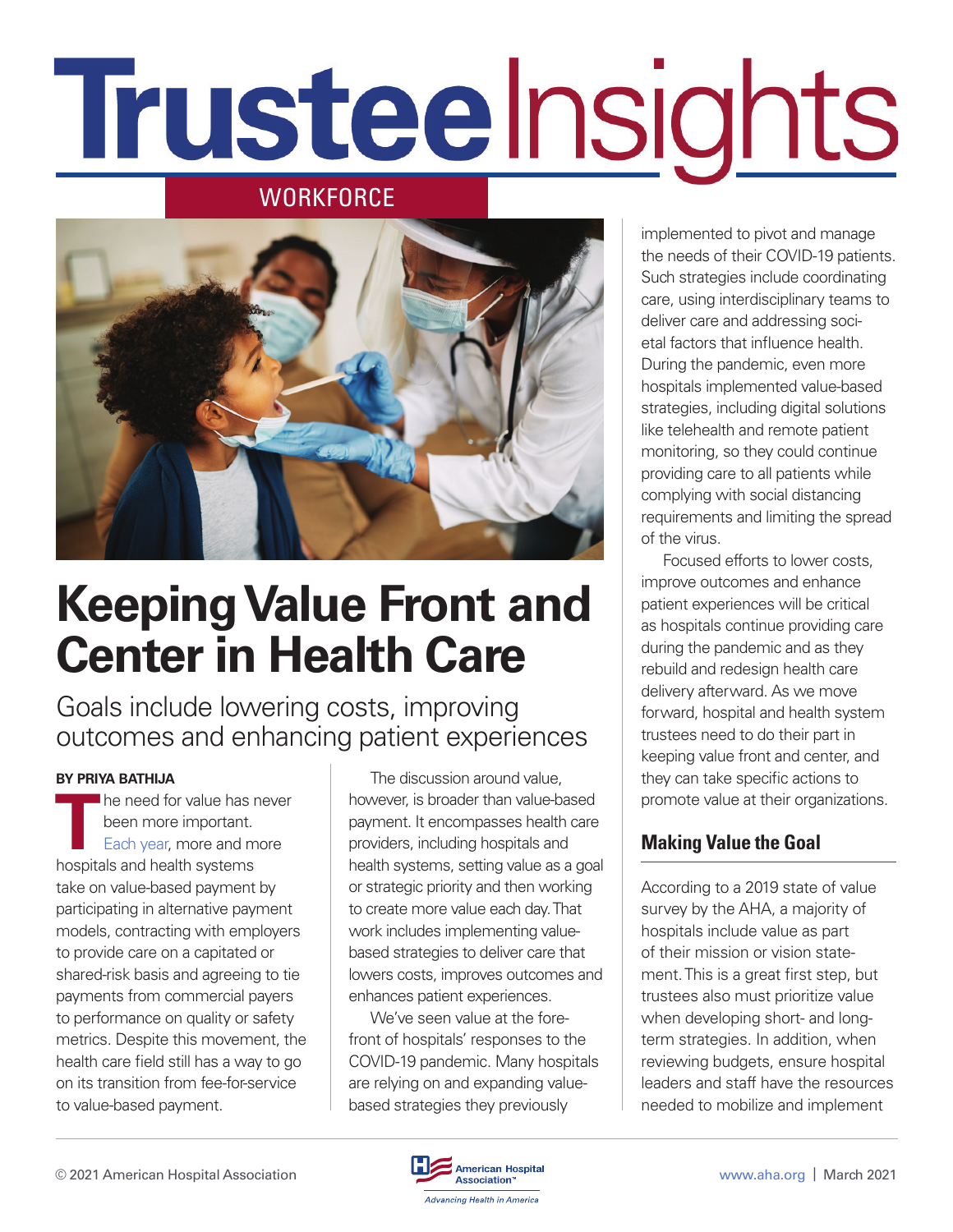# **Trustee** Insights

value-based strategies that improve outcomes, enhance patient experiences and lower costs.

It also is important to note that building a culture of value is critical. While support from the board and top leaders is essential, it is not enough. Value is a team sport: All individuals working in the organization must understand how they impact value. Trustees can help foster this culture of value by encouraging hospital leaders to openly discuss the role staff can play improving value. In addition, trustees can influence this culture by communicating the importance of value internally to hospital leadership and externally to those in the community.

### **Examining and Measuring Value**

An overwhelming number of CEOs responding to AHA's 2019 state of value survey indicated that trustees must be active participants in efforts designed to promote value.

# **AHA's Value Equation**

While there is no standard definition of [value](https://trustees.aha.org/disruptiveinnovation/articles/understanding-affordability-and-value-in-health-care) adopted by the health care field, through [The Value Initiative,](https://www.aha.org/value-initiative) AHA uses this definition of value and examines strategies and tactics that improve outcomes, enhance patient experiences and reduce cost.



Source: American Hospital Association, 2018.

Therefore, it is important to have conversations dedicated to value in the board room, where meaningful dialogue around value-based solutions can take place.

Trustees should ask questions and review data related to costs, outcomes and patient experiences in every conversation. And though challenging, evaluating the total impact on value of any given solution is important. This can be done by having conversations about data collectively — rather than separate conversations around quality metrics or overall costs of a specific project.

### **Generating Value: Four Steps**

Trustees can think creatively about how to generate value for their patients and communities. Here are

## **Strategies That Generate Value**

Across the U.S., hospitals and health systems have implemented a variety of strategies that generate value, some of which are highlighted here.

| <b>Redesign the</b>                                                                                                                                                                                                              | <b>Improve Quality</b>                                                                                                                                                                                                                                                        | <b>Manage Risk and Offer</b>                                                                                                                                                                                      | <b>Implement Operational</b>                                                                                                                                                                                 |
|----------------------------------------------------------------------------------------------------------------------------------------------------------------------------------------------------------------------------------|-------------------------------------------------------------------------------------------------------------------------------------------------------------------------------------------------------------------------------------------------------------------------------|-------------------------------------------------------------------------------------------------------------------------------------------------------------------------------------------------------------------|--------------------------------------------------------------------------------------------------------------------------------------------------------------------------------------------------------------|
| <b>Delivery System</b>                                                                                                                                                                                                           | and Outcomes                                                                                                                                                                                                                                                                  | <b>New Payment Models</b>                                                                                                                                                                                         | <b>Solutions</b>                                                                                                                                                                                             |
| • Coordination of care<br>• Clinically integrated networks<br>• Primary Care Medical Homes<br>• Chronic care management<br>· Telehealth<br>• Community-based alternatives<br>• Community partnerships<br>including public health | • Improve health equity by<br>addressing health disparities<br>· Use evidence-based care/<br>analytics<br>• Reduce clinical and<br>operational variation<br>• Eliminate unnecessary<br>utilization<br>• Apply advanced medical<br>technologies<br>· Use personalized medicine | . Move to value-based<br>payments<br>• Focus on population health<br>management<br>• Address societal factors that<br>influence health<br>• Employ high-need/high-cost<br>approaches<br>· Partner/own health plan | • Advance new process<br>improvements<br>• Further cost reductions<br>• Utilize cost accounting and<br>data<br>• Support clinicians' practices<br>to their level of education<br>• Create a culture of value |

Source: American Hospital Association, 2021.

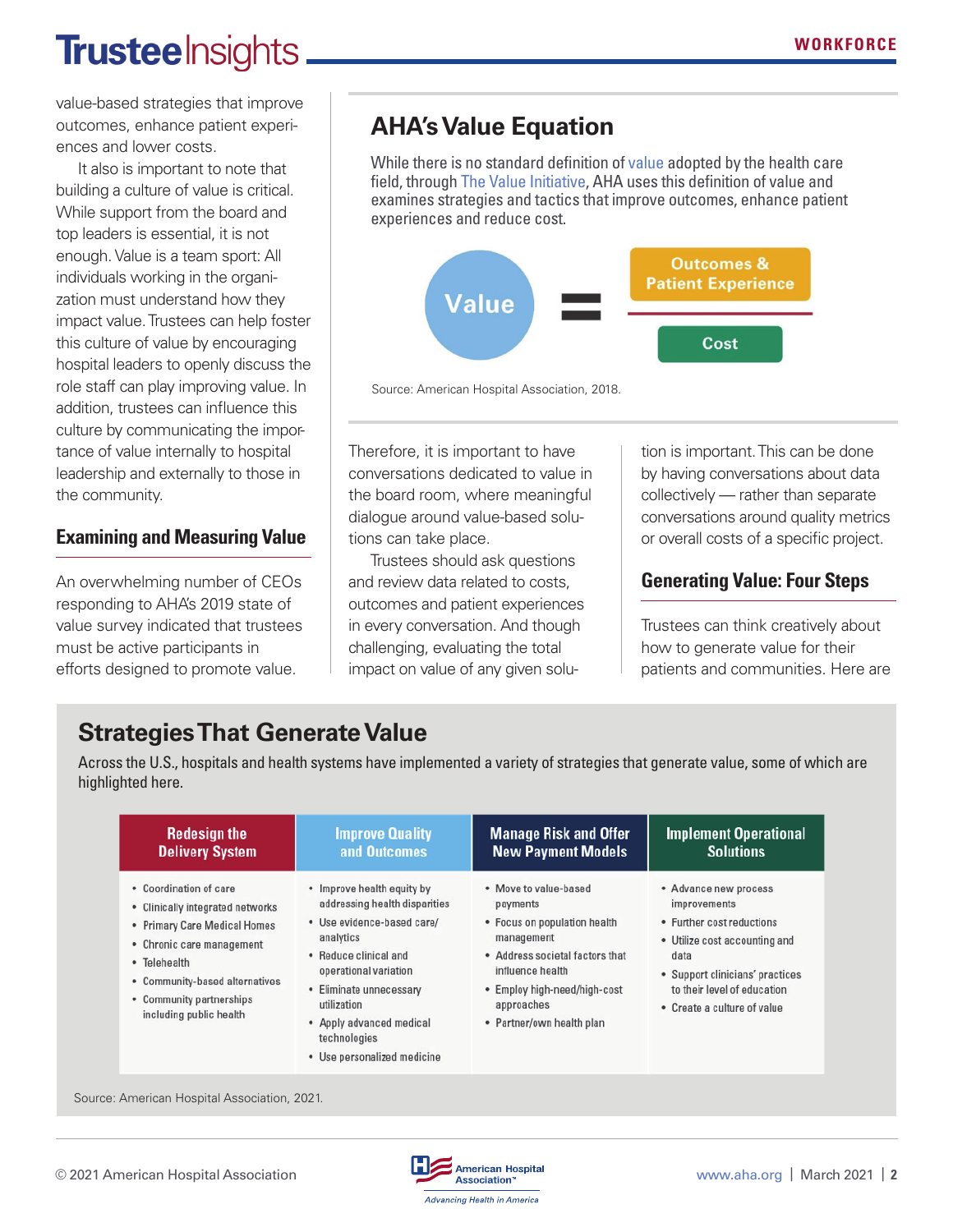# **Trustee** Insights

four steps trustees can take now during the COVID-19 pandemic and to thrive in the future.

**1. Think differently.** As a board, explore new value-based strategies to transform how and where care is delivered. For example, CHI Health and Creighton University Medical Center partnered to design and build [University Clinic,](https://www.aha.org/system/files/media/file/2020/12/value-initiative-case-study-redesign-delivery-system-chi-health-creighton-med-ctr-omaha.pdf) a new medical facility that brings together providers from different specialties in the same space. This team of clinicians

18% reduction in hospitalizations, lower health care costs and improved patient satisfaction scores.

**2. Act differently.** Trustees can help hospitals "act differently" by embracing innovative high- and low-tech solutions that improve value. For example, hospitals are using robots to perform surgery, making progress on 3D printable organs and exploring gene therapy and breakthrough pharmaceuticals. They also are deploying artificial

## **Additional Resources**

- **Trustee Insights: Understanding Affordability and Value in Health Care** ([https://trustees.aha.org/disruptiveinnovation/articles/understanding](https://trustees.aha.org/disruptiveinnovation/articles/understanding-affordability-and-value-in-health-care)[affordability-and-value-in-health-care\)](https://trustees.aha.org/disruptiveinnovation/articles/understanding-affordability-and-value-in-health-care)
- **The Value Initiative Virtual Workshop Series** [\(https://www.aha.org/value](https://www.aha.org/value-initiative-virtual-workshop-series)[initiative-virtual-workshop-series\)](https://www.aha.org/value-initiative-virtual-workshop-series)
- **Issue Brief, Case Studies and Webinar: Creating Value by Bringing Hospital Care Home** ([www.aha.org/hospitalathome](http://www.aha.org/hospitalathome))
- **Issue Brief: Team-based Care Creates Value** (https://www.aha.org/ system/files/media/file/2020/09/value-initiative-issue-brief-team-basedcare-creates-value.pdf)
- **AHA Framework: Societal Factors That Influence Health** (https://www.aha.org/societalfactors)
- **Screening for Social Needs: Guiding Care Teams to Engage Patient[s](https://www.aha.org/toolkitsmethodology/2019-06-05-screening-social-needs-guiding-care-teams-engage-patients)** [\(https://www.aha.org/toolkitsmethodology/2019-06-05-screening-social](https://www.aha.org/toolkitsmethodology/2019-06-05-screening-social-needs-guiding-care-teams-engage-patients)[needs-guiding-care-teams-engage-patients\)](https://www.aha.org/toolkitsmethodology/2019-06-05-screening-social-needs-guiding-care-teams-engage-patients)
- **Video Series: A Trustee's Guide to Population Health: Building New Foundations Linking Care with Community** (https://trustees.aha.org/ trustees-guide-population-health-building-new-foundations-linking-carecommunity)

includes behavioral health counselors, family medicine physicians, nurse practitioners, medical assistants, therapists and others working together to serve Omaha's inner-city population. This intentional focus on creating a team-based culture has improved value. Patients at University Clinic experienced a 17% reduction in emergency department visits, an

intelligence to help deliver better care. Winona Health in Minnesota uses its AI-enabled [SmartExam](https://www.youtube.com/watch?v=_mmABtwMscA&feature=youtu.be) platform to diagnose and treat patients remotely. These patients, many of whom live in rural areas, complete an online survey about their symptoms; in less than an hour, they receive a summary of their visit, instructions and prescriptions they can fill at

a local pharmacy. Hospitals also employ [low-tech](https://www.aha.org/system/files/media/file/2019/12/value-initiative-issue-brief-8-low-tech-solutions-advance-value.pdf) approaches, such as checklists for complex tasks, group appointments and patient monitoring at home with smartphones and iPads.

**3. Look beyond hospital walls.** [Only 20% of a person's health](https://www.nrhi.org/uploads/going-beyond-clinical-walls-solving-complex-problems.pdf.) is determined by access to quality health care. The remaining 80% is determined by a number of societal factors, including socioeconomic factors, health behaviors and the physical environment. There are a number of ways trustees can prioritize addressing these societal factors that [influence health](https://www.aha.org/societalfactors). For example, hospitals can screen patients for social needs and develop processes to connect patients with communitybased or hospital resources. They can form [partnerships](https://www.aha.org/ahahret-guides/2017-07-27-playbook-fostering-hospital-community-partnerships-build-culture-health) with other community stakeholders to address social determinants of health, such as food deserts or a lack of affordable, safe housing options. Hospitals also can begin to tackle the systemic causes that lead to poor health by collaborating to influence policy, system, environmental or cultural changes at the local, state and national levels.

**4. Put consumer experience first.** The health care field sometimes focuses on offering economic incentives rather than improving consumer experience. Yet data shows that shifting the focus to making care more convenient and enjoyable can lower health care costs and improve outcomes. Trustees can help shift that focus by encouraging hospital leaders to ask patients what matters to them, including their specific health outcome goals and care preferences.

Trustees also can provide